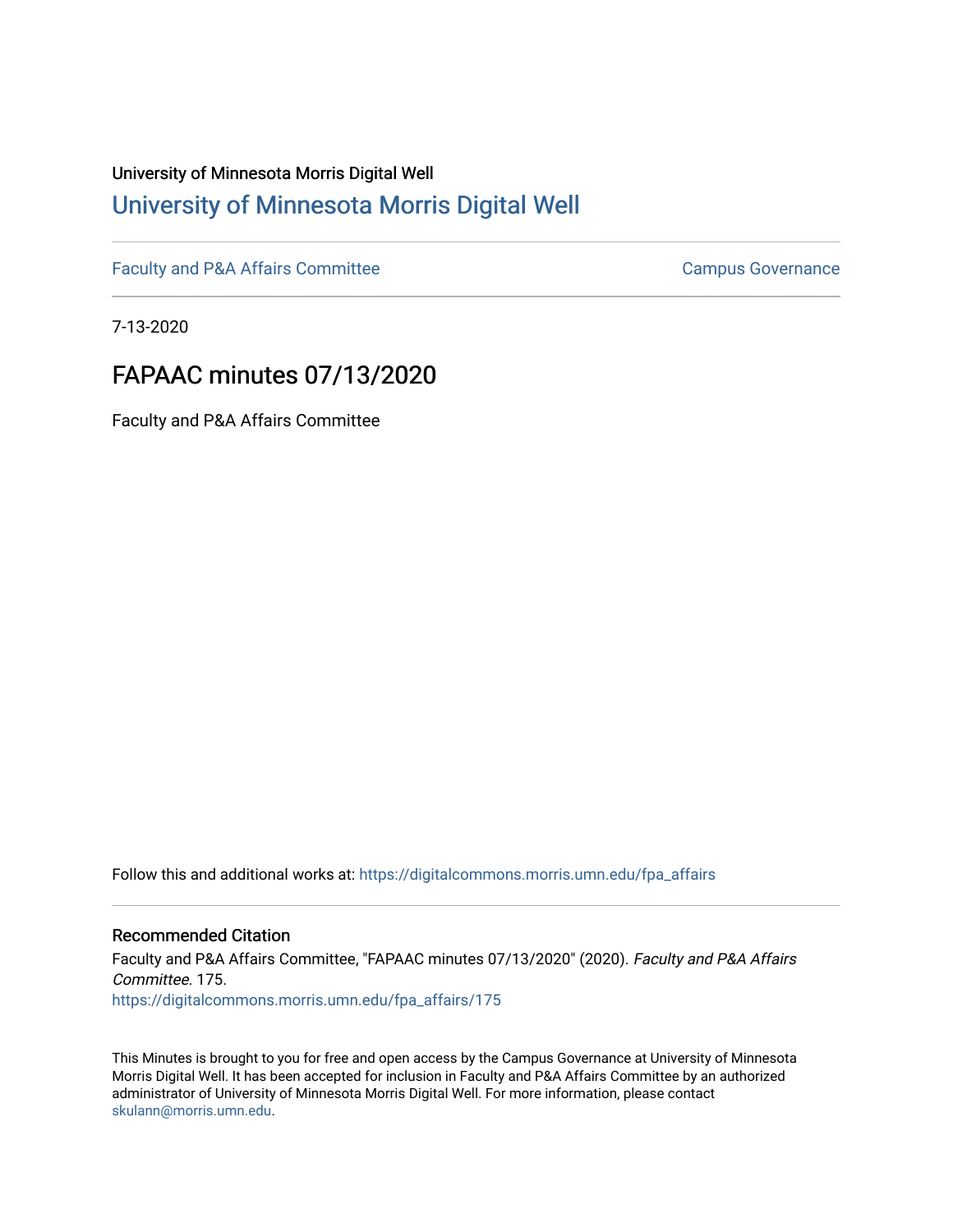## **Faculty and P&A Affairs Committee [\(FACPAAC\)](https://committees.morris.umn.edu/faculty-and-pa-affairs-committee)**

### **July 13, 2020 FPDD Planning Meeting**

### **Zoom Link 10:00 AM-11:00 AM**

**Faculty and P&A Shared Drive Email**: **[umm-fpa-affairs@morris.umn.edu](mailto:umm-fpa-affairs@morris.umn.edu)**

#### **NOTES**

Communicating to campus:

- Include all non-student employees rather than only faculty and P&A staff. We should check with Janet first just to make sure. Elena will email Janet and then draft the emails to campus (here's a start on the **[Save](https://docs.google.com/document/d/179U2poKWZbSM7mEsWQGdGvATHH60P0KPLC_hkaFgpsw/edit) the Date**).
- To include in the emails:
	- What is and isn't included and why.
	- What the format is and why.
	- That we are planning to do another professional development day in the Spring.
	- $\circ$  Lunch will not be provided. There will be door prizes (\$50 maximum item from bookstore)
- Email to Janet (Elena will email)
	- Ask if we can invite all non-student employees
	- Invite her to give a welcome to campus (a very short one)

#### **Schedule**

- Welcome/logistics
	- Janet to give welcome speech
	- Nick will explain logistics at the beginning of the day
	- Mute everyone
- Unconference idea generation
	- Once Emily and Chlene sort through the ideas proposed, they will let speakers know if there are rooms related to their areas of expertise and invite them to come to that group. If possible, put those topics in the first round. Save a space in the first round for a mental health related topic.
- **Lightning Round** 
	- Should questions come in chat, anonymous google form, or both?
	- Will there be one or two people monitoring them? If two, what is the division of labor between them?
	- Proposal use google forms for all the questions. Keep chat to logistical/technical issues. If someone does mistakenly enter a substantive question into the chat, the chat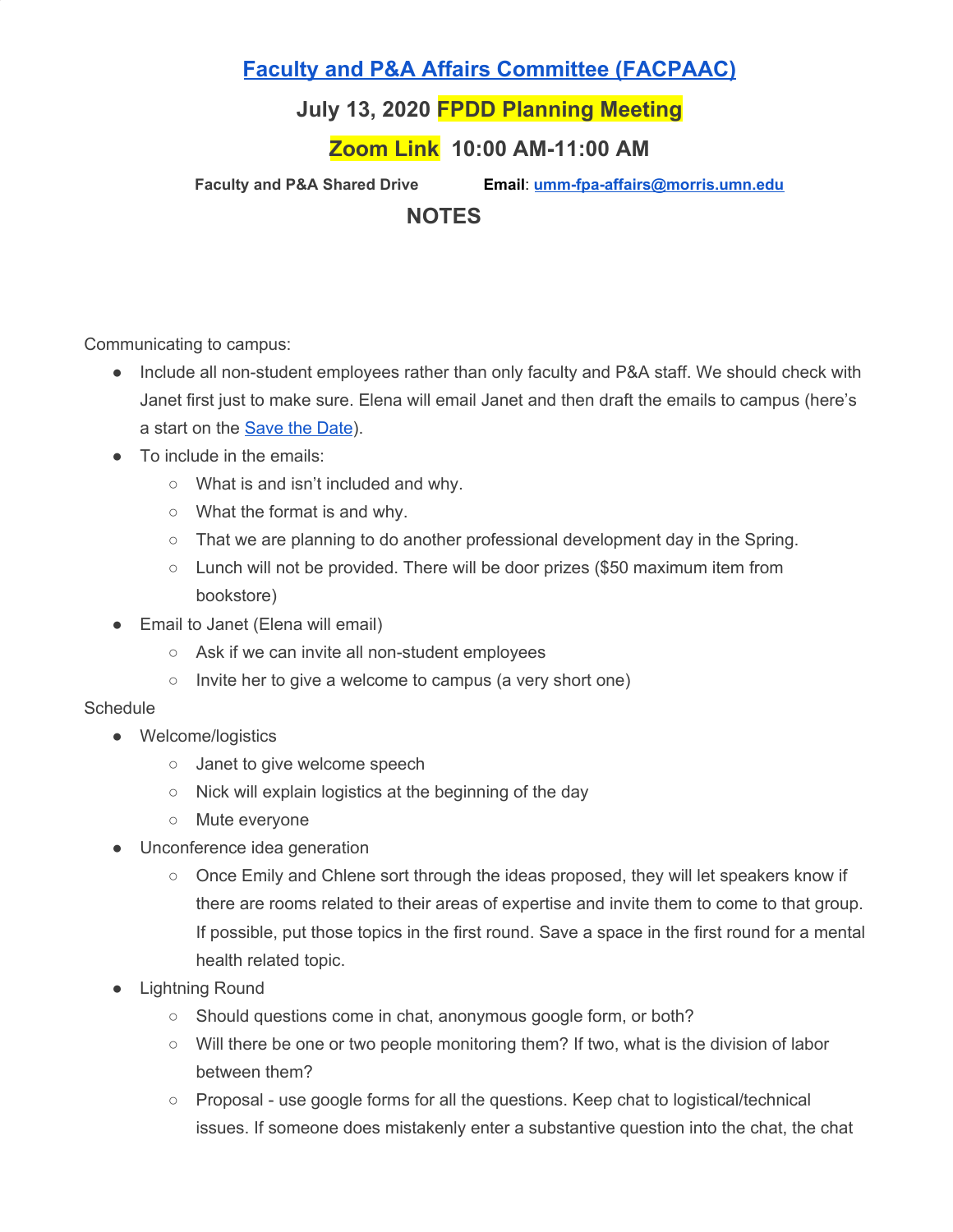monitor could copy & paste it into the google form. The chat monitor will also watch for raised hands. Two people tag-teaming on the google form will mark groups of questions they will raise to the presenters.

- Separate forms for each session. Close the form for the session that is not currently happening.
- Google form format multiple choice for presenter question is directed at, a single text box.
- Moderator of the second lightning round session should give participants instructions for the unconference.
- Put the slides for various presenters together.

#### Unconference:

- Room host role not to lead the discussion, but make sure tech is working, a recorder is identified, conversation is going smoothly. Make sure resources entered in the chat are copied and pasted into the notes.
- Notetaking anyone in the room can add to the notes, but there should be one person with a designated responsibility to take notes.
- Can add more rooms as needed.
- If too many people go to one room, use breakout rooms to separate into smaller groups.
- What if people want to continue on in their same group going into the second time slot instead of moving to a new room? (They would lose their zoom room to the next topic if the same zoom links are used for the two time slots.)

#### **● [Proposed](https://docs.google.com/document/d/1Vn1raJRkp05nw877LYUxknrBaP7LhCr2o6XsQP-Pj7o/edit?usp=sharing) Schedule for FPDD 2020** - this is still under development. This is just a document to help discussion at the meeting.

- various forms, including registration
- Canvas site, Zoom mechanics
- sharing roles
- fun topics for lunch rooms

### **New Business**

●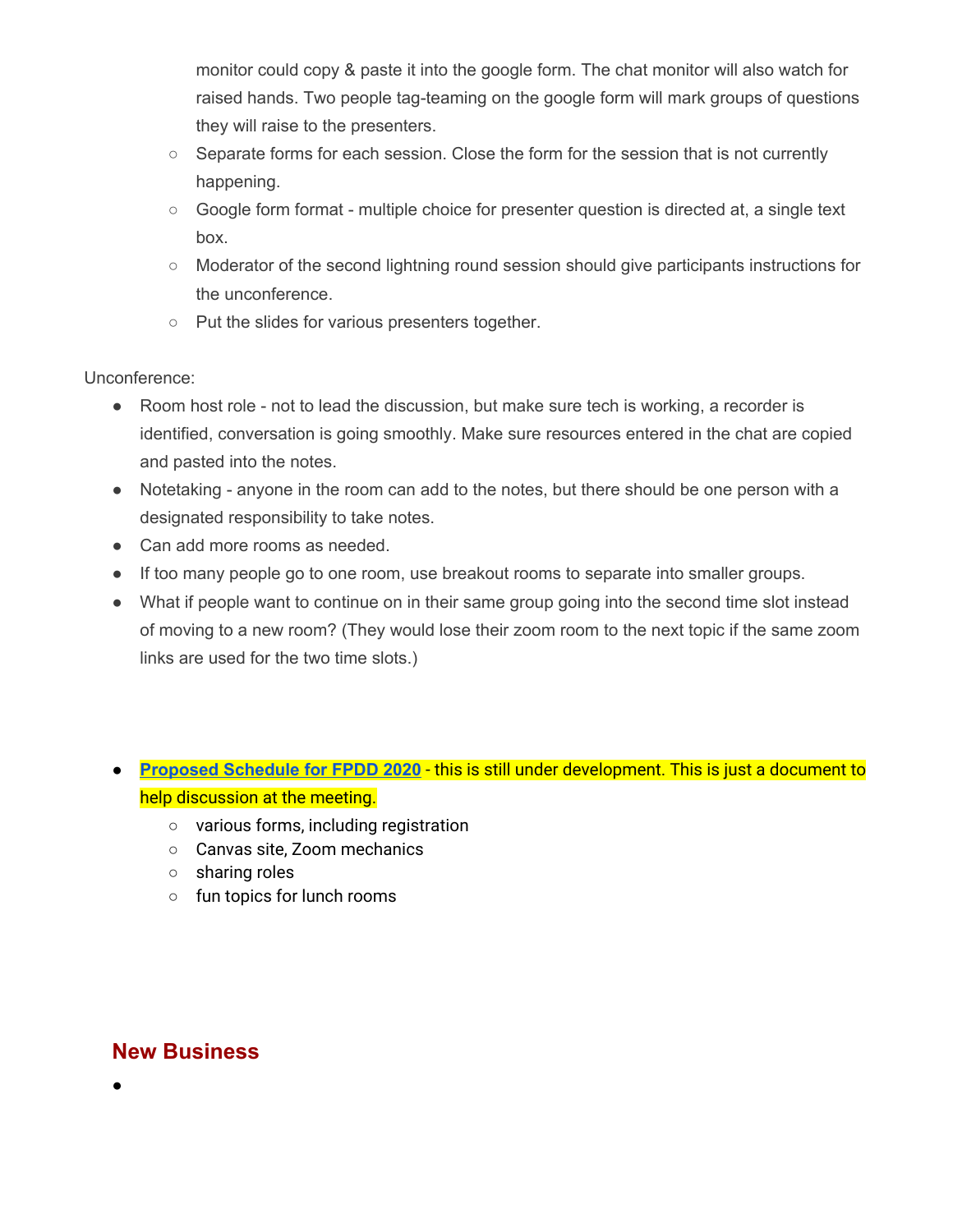# **Other**

 $\bullet$ 

**Adjournment**